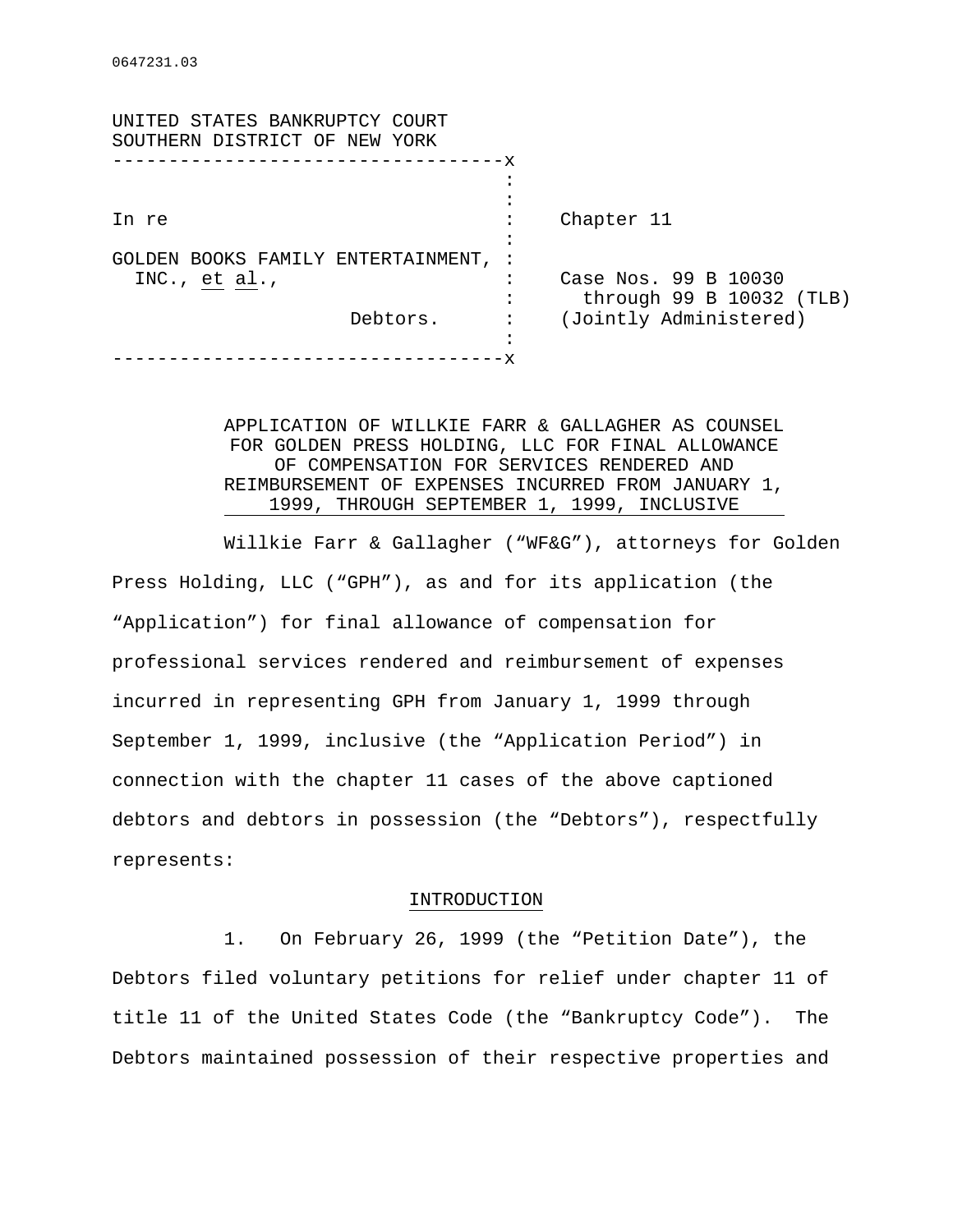÷,

continued the management and operation of their respective businesses as debtors in possession pursuant to sections 1107 and 1108 of the Bankruptcy Code. These chapter 11 cases are being jointly administered pursuant to an order of this Court.

2. On March 25, 1999, the Debtors filed a chapter 11 plan of reorganization (as subsequently amended, the "Plan") and accompanying Disclosure Statement. $^{\rm 1}$  The terms of the Plan were heavily negotiated prior to the Petition Date among the Debtors and their major constituencies, including GPH, the Informal Senior Note Committee, and the Informal TOPrS Committee. Pending the effective date of the Plan, GPH holds, among other things, a substantial equity interest, representing an investment of over \$65 million, made in May, 1996. In addition, GPH holds a secured claim in excess of \$10.2 million. In general, the Plan provides for: (a) payment in full to the Debtors' trade creditors; (b) a combination of new debt and equity to be distributed to holders of prepetition debt instruments; and (c) "out of the money" warrants for prepetition equity holders.

3. On September 1, 1999, this Court approved the Plan, subject to certain changes to be made to the proposed form of order confirming the Plan.

4. Section 2.2(a) of the Plan states that GPH, among others, has "rendered a substantial contribution in the Chapter

2

<sup>1</sup> Capitalized terms not otherwise defined herein have the meanings ascribed to them in the Plan.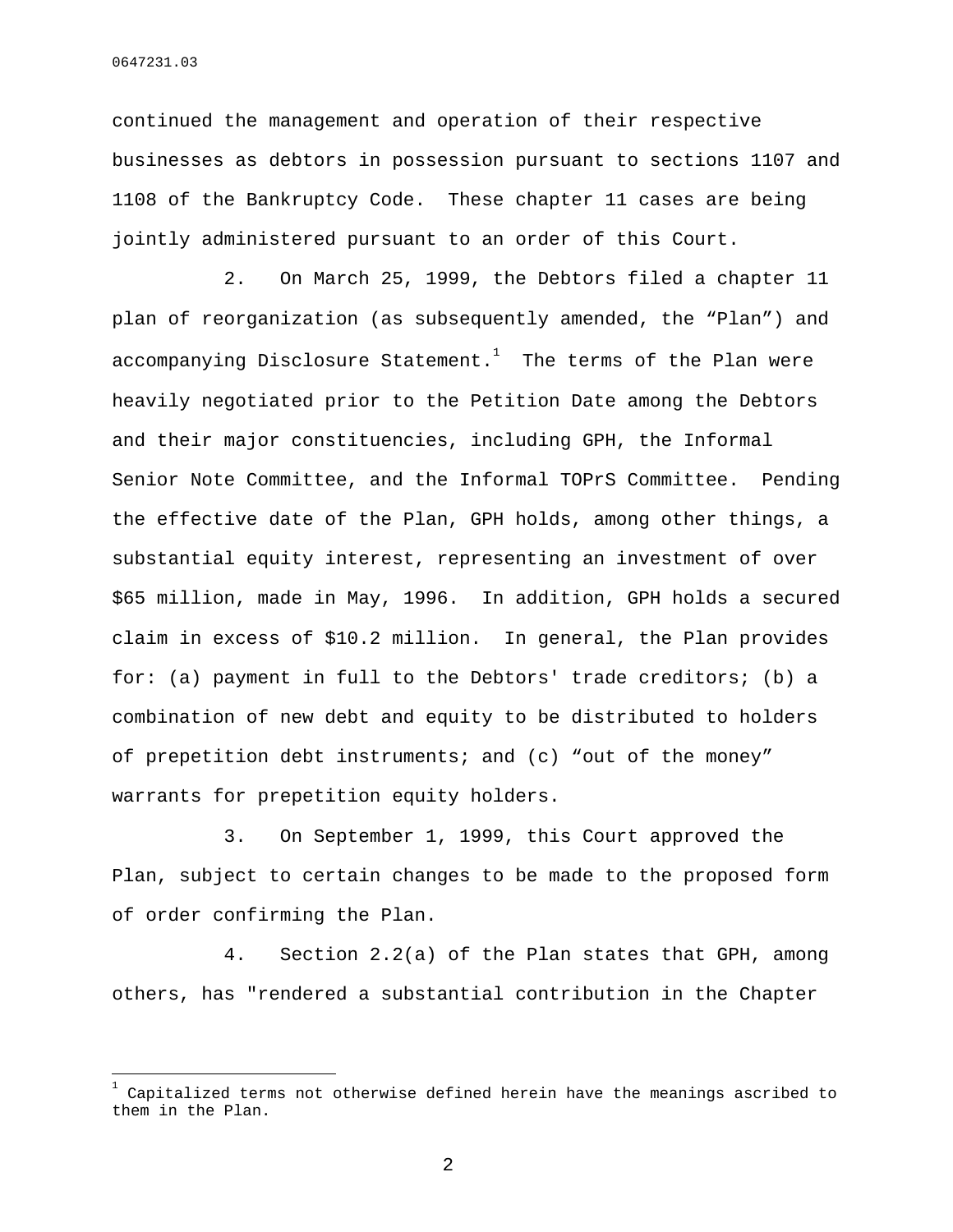11 Cases within the meaning of Section 503(b) of the Bankruptcy Code, and, accordingly, the reasonable fees and expenses of the Other Professionals $\degree$  incurred on or before the Effecive Date shall be paid by the Reorganized Debtors as Administrative Expense Claims...." Thus, the Plan expressly authorizes reimbursement to GPH of its counsel's fees and expenses incurred in connection with the Debtors' chapter 11 cases.

## THE APPLICATION

5. By this application, and pursuant to Section 2.2 of the Plan, section 503 of the Bankruptcy Code and Rule 2016 of the Federal Rules of Bankruptcy Procedure (the "Bankruptcy Rules"), WF&G, as counsel to GPH, requests that this Court authorize: (a) final allowance of compensation for professional services by WF&G rendered during the Application Period in the amount of \$106,245.50; and (b) reimbursement of actual and necessary expenses WF&G incurred rendering such services in the amount of \$2,983.99.

6. WF&G maintains written records of the time attorneys and paraprofessionals expend in rendering services to its clients. Such services are recorded contemporaneously with their rendition under appropriate matter numbers. A copy of the time records related to WF&G's representation of GPH in the Debtors' cases is annexed as Exhibit "A" hereto.

3

 2 "Other Professionals" is defined by the Plan to include GPH's counsel.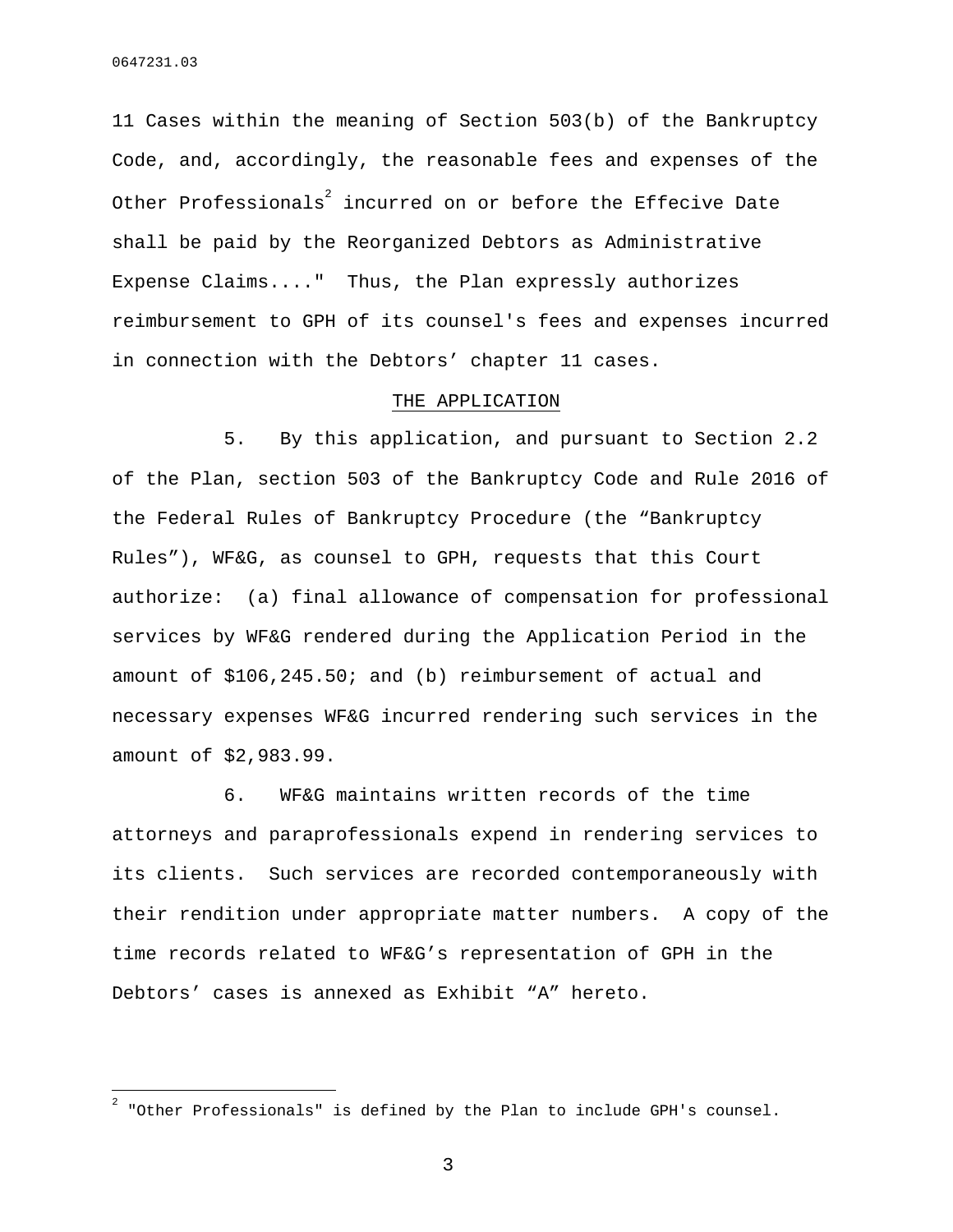0647231.03

7. WF&G also maintains records of all actual and necessary out-of-pocket expenses incurred in connection with the rendition of services. A schedule of the categories of expenses and amounts for which reimbursement is requested is annexed as Exhibit "B" hereto. All expenses billed in connection with these cases have been billed in compliance with the procedural guidelines adopted by the Executive Office for United States Trustees.

8. GPH has reviewed the Application and has approved the amounts requested herein. To the extent that GPH already has paid to WF&G a portion of the fees and and expenses for which reimbursement is requested, WF&G will refund any overpayments to GPH or apply them toward future services, as may be agreed upon by WF&G and GPH.

## GENERAL DESCRIPTION OF SERVICES RENDERED

9. The following summary highlights the areas in which services were rendered by WF&G as counsel for GPH. Details regarding WF&G's services are reflected in WF&G's annexed time records.

> • Restructuring Negotiations Shortly prior to the commencement of the Debtors' cases, GPH became involved in the negotiations (which had already commenced among the Debtors and the Informal Committees), pursuant to which the Plan was formulated and developed. GPH's good faith efforts in contributing to the consensus that ultimately was achieved among the parties led to a relatively smooth pre-arranged Plan process that was supported by all the Debtors' major constituencies. Significantly, GPH was the only party that effectively waived the

> > 4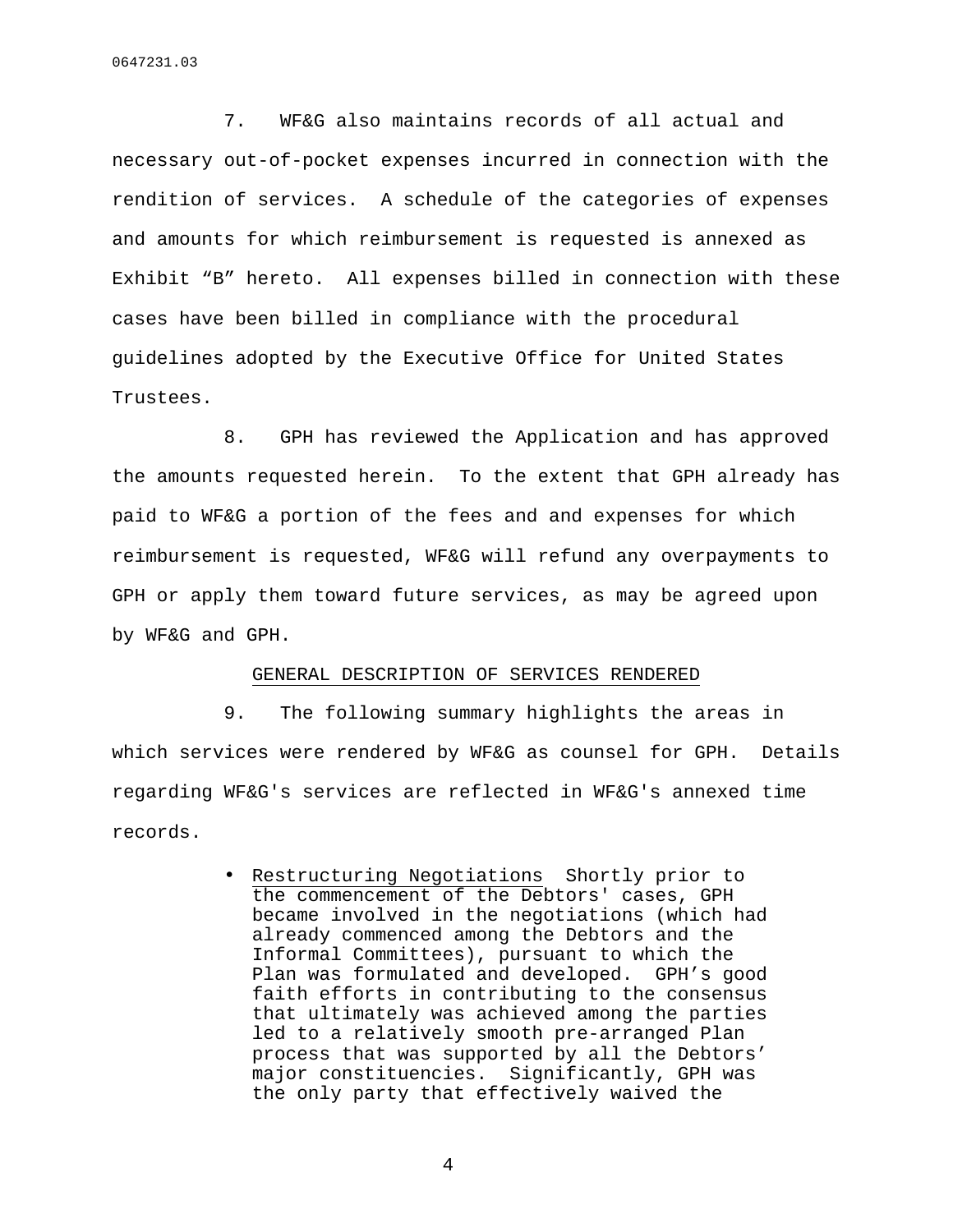"best interests of the creditors" test by agreeing to its proposed treatment under the Plan.

- Chapter 11 Plan As part of the negotiated restructuring described above, GPH was integrally involved in the negotiation and preparation of the Plan. In addition to its careful review of, and comments in respect of, the numerous drafts of the Plan and related disclosure statement that was circulated to the Plan proponents, GPH assisted in the drafting of numerous substantive provisions of the Plan and other Plan Documents that related to GPH's treatment under the Plan.
- Plan Confirmation GPH, through WF&G, assisted the Debtors in their response to numerous actual and threatened objections to the approval of the Disclosure Statement and to confirmation of the Plan. Particularly, WF&G rendered substantial assistance to the Debtors in responding to, and ultimately resolving, the confirmation objection (the "Bernstein Objection") submitted by Richard Bernstein and affiliated entities (together with Richard Bernstein, the "Bernstein Entities"). Related to the Bernstein Objection was a motion by the Debtors to designate the votes of the Bernstein Entities as having been improperly cast. WF&G, as counsel to GPH, supplied the Debtors with the necessary background information and documentation to allow the Debtors to appropriately challenge the Bernstein Entities' votes. GPH also filed a pleading with the Court in support of the Debtors' designation motion. Ultimately, these issues, as well as the Bernstein Objection, were resolved in a manner that allowed confirmation of the Plan to go forward with only minimal delay, when GPH agreed to support a Plan amendment that reduced the scope of its own releases so as to not preclude purported claims of the Bernstein Entities against GPH.
- Case Monitoring As counsel to GPH, WF&G reviewed several of the pleadings filed in the Debtors' cases, and attended the hearings relating to matters of greatest concern to GPH. At the same time, WF&G was careful throughout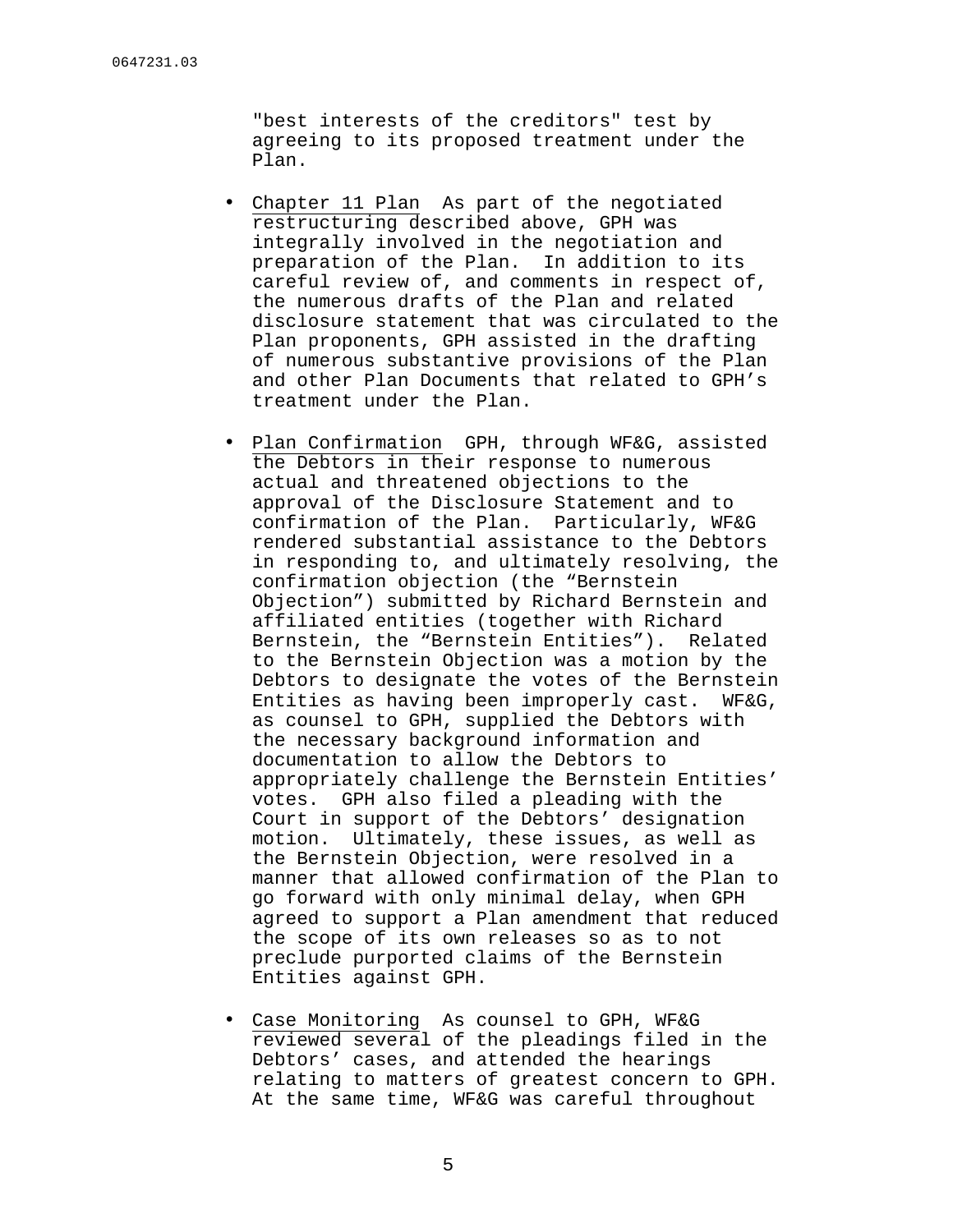these cases not to increase the Debtors' administrative expense burden by presuming to second-guess the Debtors' good faith business judgment in dealing with matters not directly related to GPH, or by otherwise engaging in efforts that would have been duplicative of others already being taken by the Debtors or the Informal Committees.

#### DISBURSEMENTS

10. WF&G incurred actual and necessary out-of-pocket expenses during the Application Period in connection with the rendition of the professional services described above in the amounts set forth in Exhibit "B". By this Application, WF&G respectfully requests reimbursement of such amounts in full.

11. The disbursements for which WF&G seeks

reimbursement include the following:

- a. Duplicating charged at \$.15 per page. The charge per page includes a charge for maintaining the duplicating facilities;
- b. Telecommunications long distance calls are billed at actual cost. Outgoing facsimile transmittals are billed at \$.75 per page; there is no charge for incoming facsimiles;
- c. Overtime expense WF&G's practice is to allow any professional working later than 8:00 p.m. to charge a meal to the appropriate client. The meal charge is limited to \$20 per professional; and
- d. Local car service WF&G's practice is to allow legal assistants, secretaries and attorneys to charge car service to the appropriate client after 8:00 p.m.

# CONCLUSION

WHEREFORE, WF&G, as counsel to GPH, respectfully requests that this Court enter an order awarding: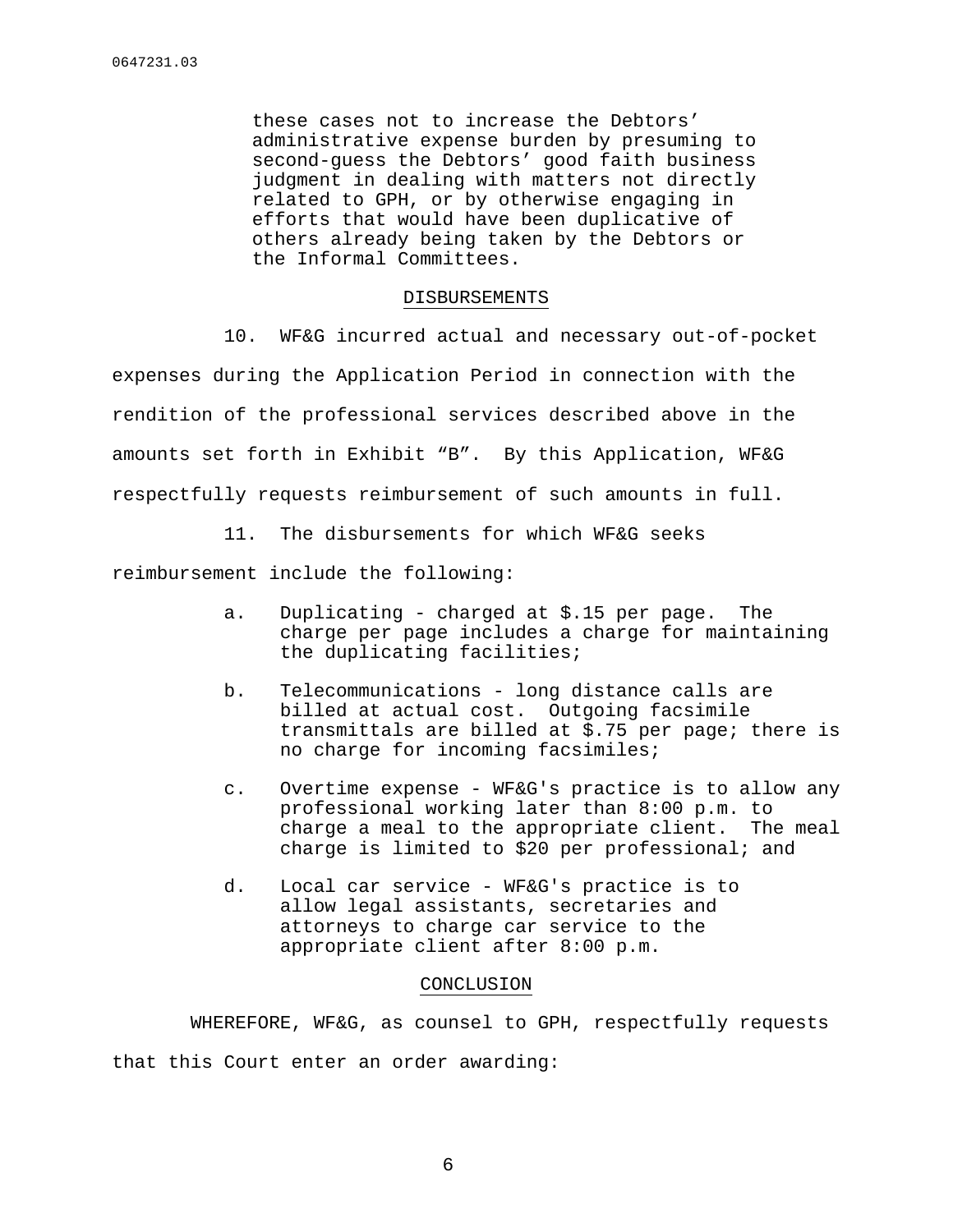0647231.03

(a) compensation from the Debtors for services rendered by WF&G as counsel to GPH from January 1, 1999 through September 1, 1999, inclusive, in the amount of \$106,245.50;

(b) reimbursement of actual, necessary expenses incurred in connection with the rendition of such services, in the amount of \$2,983.99; and